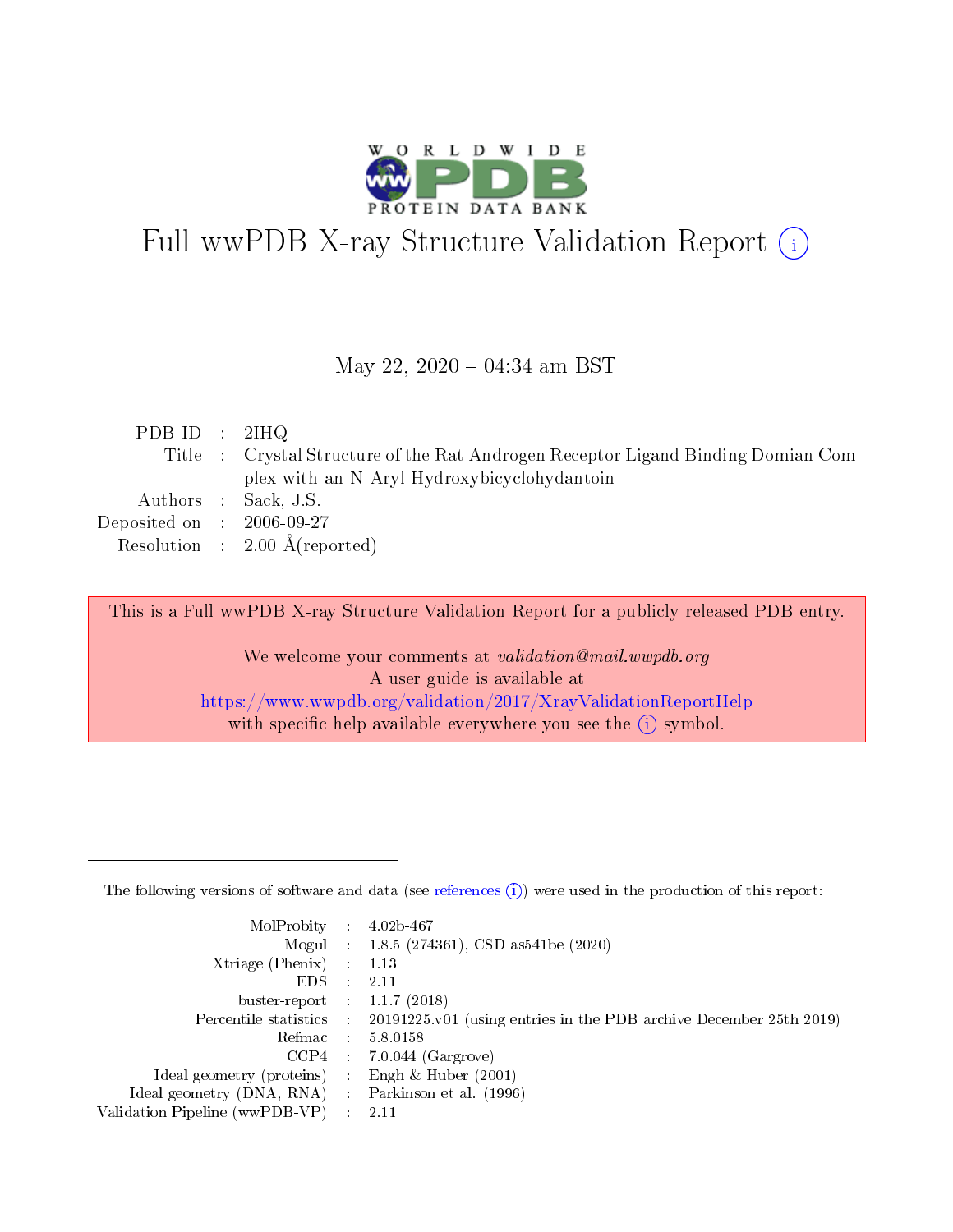# 1 [O](https://www.wwpdb.org/validation/2017/XrayValidationReportHelp#overall_quality)verall quality at a glance  $(i)$

The following experimental techniques were used to determine the structure: X-RAY DIFFRACTION

The reported resolution of this entry is 2.00 Å.

Percentile scores (ranging between 0-100) for global validation metrics of the entry are shown in the following graphic. The table shows the number of entries on which the scores are based.



| Metric                | Whole archive<br>$(\#\text{Entries})$ | Similar resolution<br>$(\#\text{Entries}, \text{resolution range}(\text{\AA}))$ |
|-----------------------|---------------------------------------|---------------------------------------------------------------------------------|
| Clashscore            | 141614                                | $9178(2.00-2.00)$                                                               |
| Ramachandran outliers | 138981                                | $9054(2.00-2.00)$                                                               |
| Sidechain outliers    | 138945                                | $9053(2.00-2.00)$                                                               |
| RSRZ outliers         | 127900                                | $7900(2.00-2.00)$                                                               |

The table below summarises the geometric issues observed across the polymeric chains and their fit to the electron density. The red, orange, yellow and green segments on the lower bar indicate the fraction of residues that contain outliers for  $\geq=3$ , 2, 1 and 0 types of geometric quality criteria respectively. A grey segment represents the fraction of residues that are not modelled. The numeric value for each fraction is indicated below the corresponding segment, with a dot representing fractions <=5% The upper red bar (where present) indicates the fraction of residues that have poor fit to the electron density. The numeric value is given above the bar.

| Mol | Chain | Length  |     | Quality of chain |           |  |  |  |  |  |
|-----|-------|---------|-----|------------------|-----------|--|--|--|--|--|
|     |       |         | 8%  |                  |           |  |  |  |  |  |
|     |       | $260\,$ | 56% | 33%              | .5%<br>6% |  |  |  |  |  |

The following table lists non-polymeric compounds, carbohydrate monomers and non-standard residues in protein, DNA, RNA chains that are outliers for geometric or electron-density-fit criteria:

|  |                                                                                               |  |  | Mol   Type   Chain   Res   Chirality   Geometry   Clashes   Electron density |
|--|-----------------------------------------------------------------------------------------------|--|--|------------------------------------------------------------------------------|
|  | $\begin{array}{ c c c c c c c c c } \hline 2 & \text{LG7} & \text{A} & 90 \hline \end{array}$ |  |  |                                                                              |

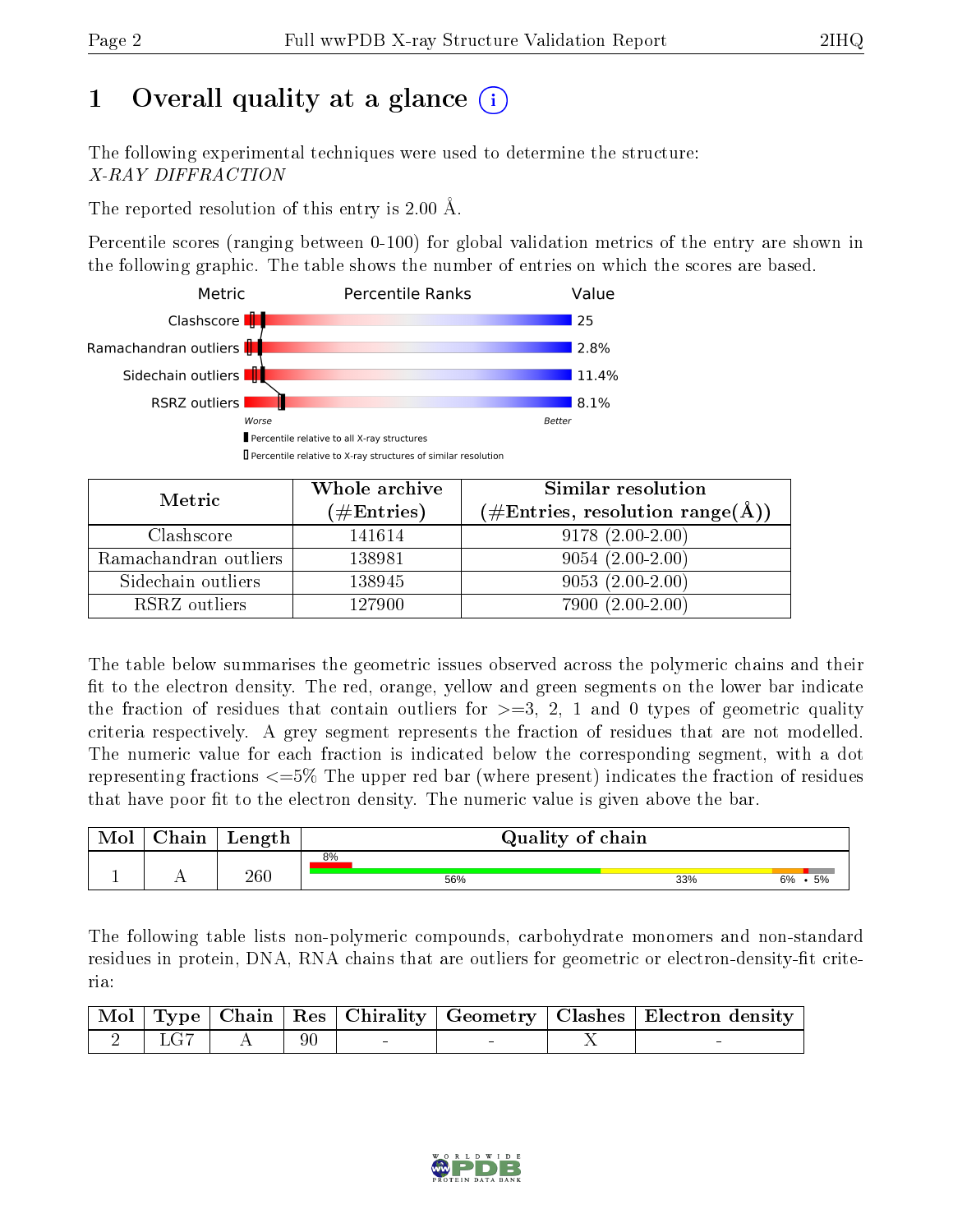# 2 Entry composition (i)

There are 3 unique types of molecules in this entry. The entry contains 2106 atoms, of which 0 are hydrogens and 0 are deuteriums.

In the tables below, the ZeroOcc column contains the number of atoms modelled with zero occupancy, the AltConf column contains the number of residues with at least one atom in alternate conformation and the Trace column contains the number of residues modelled with at most 2 atoms.

• Molecule 1 is a protein called Androgen receptor.

| Mol | $\perp$ Chain $\perp$ | Residues | Atoms                   |      |     |     | $ZeroOcc \   \$ AltConf | $\mid$ Trace $\mid$ |  |
|-----|-----------------------|----------|-------------------------|------|-----|-----|-------------------------|---------------------|--|
|     |                       | 248      | $\rm Total$<br>$2007\,$ | 1301 | 342 | 346 |                         |                     |  |

There are 4 discrepancies between the modelled and reference sequences:

| Chain. | Residue l | $\parallel$ Modelled $\parallel$ Actual | Comment                       |  |
|--------|-----------|-----------------------------------------|-------------------------------|--|
|        | 660       | -GLY                                    | CLONING ARTIFACT   UNP P15207 |  |
|        | 661       | SER.                                    | CLONING ARTIFACT   UNP P15207 |  |
|        | 662.      | <b>HIS</b>                              | CLONING ARTIFACT   UNP P15207 |  |
|        | 663       | MET                                     | CLONING ARTIFACT   UNP P15207 |  |

 Molecule 2 is 4-[(7R,7AS)-7-HYDROXY-1,3-DIOXOTETRAHYDRO-1H-PYRROLO[ 1,2-C]IMIDAZOL-2(3H)-YL]-1-NAPHTHONITRILE (three-letter code: LG7) (formula:  $C_{17}H_{13}N_3O_3$ .



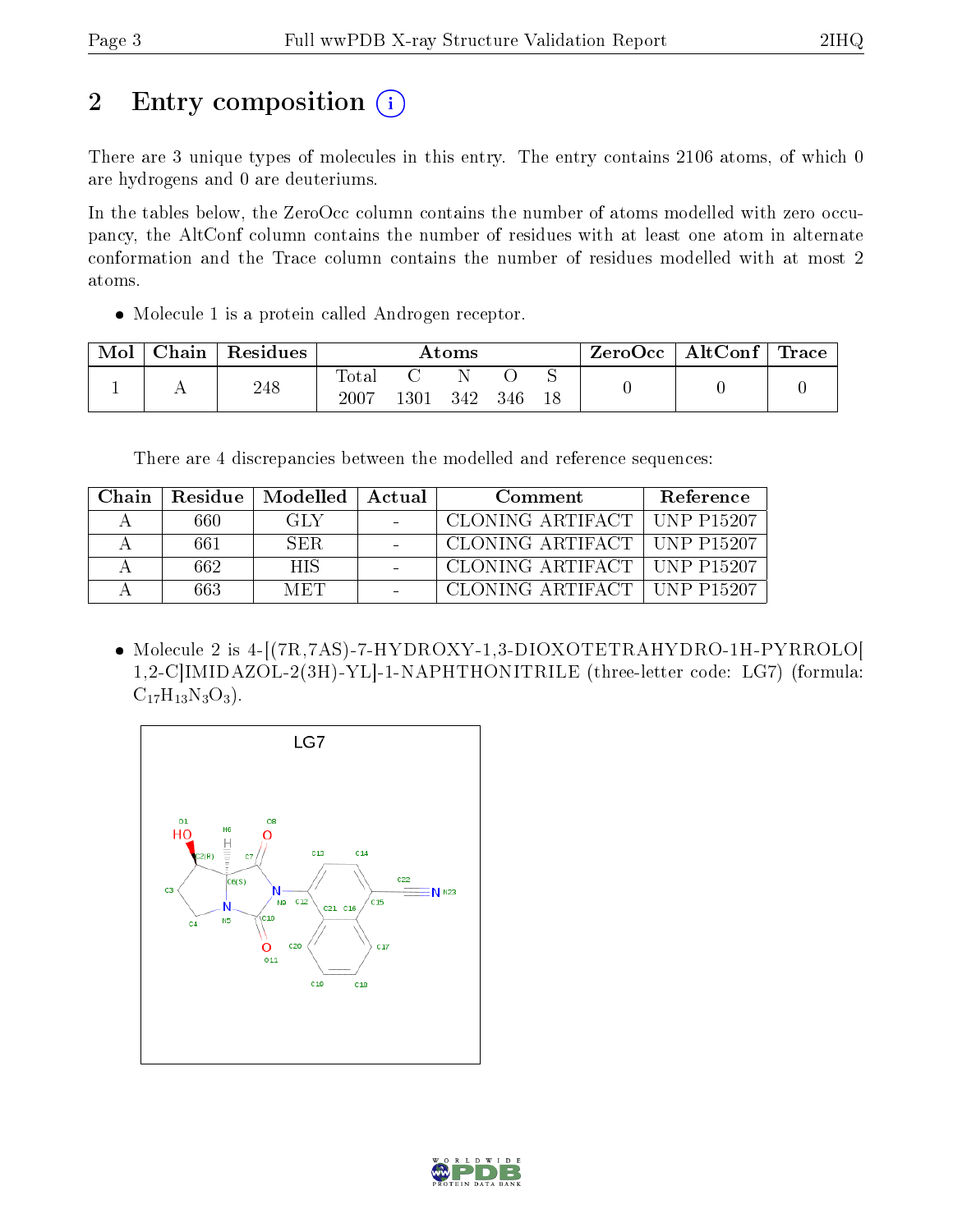|  | $\mid$ Mol $\mid$ Chain $\mid$ Residues | Atoms     |    |  |  | $ZeroOcc \   \ AltConf$ |  |
|--|-----------------------------------------|-----------|----|--|--|-------------------------|--|
|  |                                         | Total C N | 17 |  |  |                         |  |

 $\bullet\,$  Molecule 3 is water.

|  | $Mol$   Chain   Residues | Atoms | $\rm ZeroOcc$   $\rm AltConf$ |  |
|--|--------------------------|-------|-------------------------------|--|
|  |                          | Total |                               |  |

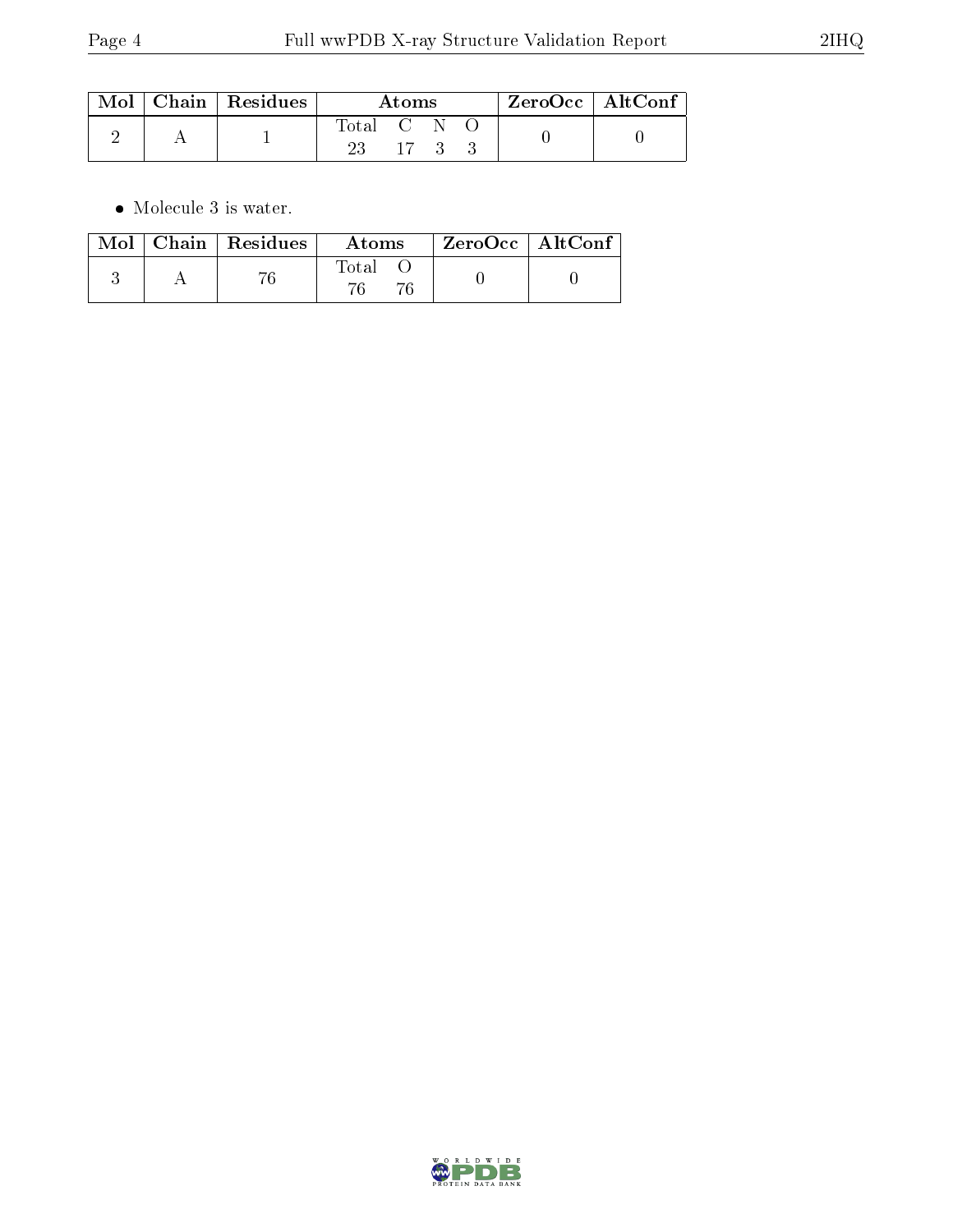# 3 Residue-property plots  $(i)$

These plots are drawn for all protein, RNA and DNA chains in the entry. The first graphic for a chain summarises the proportions of the various outlier classes displayed in the second graphic. The second graphic shows the sequence view annotated by issues in geometry and electron density. Residues are color-coded according to the number of geometric quality criteria for which they contain at least one outlier: green  $= 0$ , yellow  $= 1$ , orange  $= 2$  and red  $= 3$  or more. A red dot above a residue indicates a poor fit to the electron density (RSRZ  $> 2$ ). Stretches of 2 or more consecutive residues without any outlier are shown as a green connector. Residues present in the sample, but not in the model, are shown in grey.



• Molecule 1: Androgen receptor

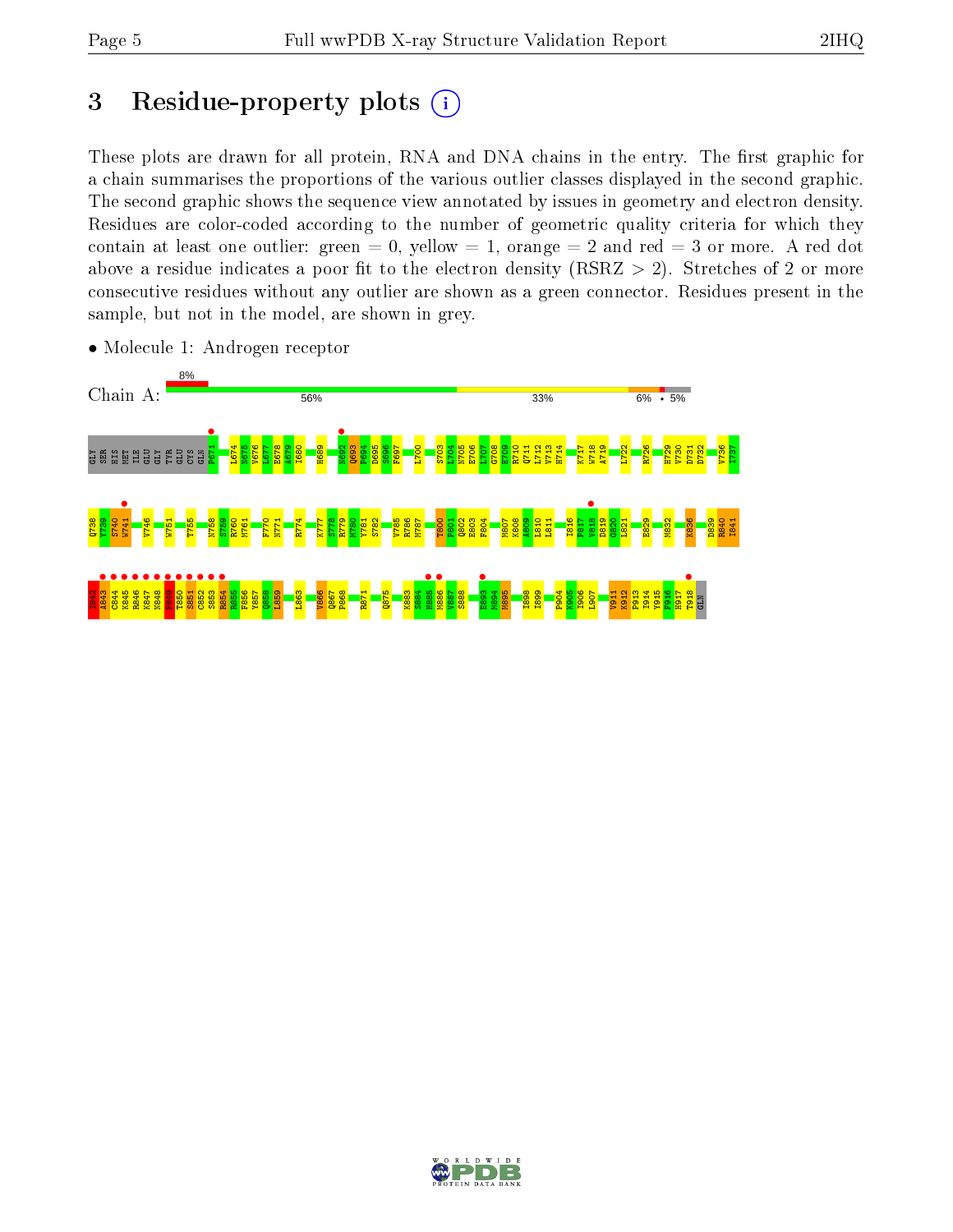# 4 Data and refinement statistics  $(i)$

| Property                                                             | Value                                           | Source     |
|----------------------------------------------------------------------|-------------------------------------------------|------------|
| Space group                                                          | P 21 21 21                                      | Depositor  |
| Cell constants                                                       | 65.52Å 70.01Å<br>$54.55\text{\AA}$              | Depositor  |
| a, b, c, $\alpha$ , $\beta$ , $\gamma$                               | $90.00^\circ$<br>$90.00^\circ$<br>$90.00^\circ$ |            |
| Resolution $(A)$                                                     | 25.00<br>2.00<br>$\frac{1}{2}$                  | Depositor  |
|                                                                      | 16.38<br>$-2.00$                                | <b>EDS</b> |
| % Data completeness                                                  | (Not available) $(25.00-2.00)$                  | Depositor  |
| (in resolution range)                                                | $81.3(16.38-2.00)$                              | <b>EDS</b> |
| $R_{merge}$                                                          | 0.08                                            | Depositor  |
| $\mathrm{R}_{sym}$                                                   | (Not available)                                 | Depositor  |
| $\langle I/\sigma(I) \rangle^{-1}$                                   | $1.52$ (at 2.00Å)                               | Xtriage    |
| Refinement program                                                   | <b>BUSTER-TNT 1.9.3</b>                         | Depositor  |
| $R, R_{free}$                                                        | 0.269<br>0.206                                  | Depositor  |
|                                                                      | (Not available)<br>0.218                        | DCC        |
| $\mathcal{R}_{free}$ test set                                        | No test flags present.                          | wwPDB-VP   |
| Wilson B-factor $(A^2)$                                              | 27.7                                            | Xtriage    |
| Anisotropy                                                           | 0.817                                           | Xtriage    |
| Bulk solvent $k_{sol}(e/\mathring{A}^3)$ , $B_{sol}(\mathring{A}^2)$ | 0.42, 64.7                                      | <b>EDS</b> |
| $L$ -test for twinning <sup>2</sup>                                  | $< L >$ = 0.48, $< L2 >$ = 0.31                 | Xtriage    |
| Estimated twinning fraction                                          | No twinning to report.                          | Xtriage    |
| $F_o, F_c$ correlation                                               | 0.94                                            | <b>EDS</b> |
| Total number of atoms                                                | 2106                                            | wwPDB-VP   |
| Average B, all atoms $(A^2)$                                         | 43.0                                            | wwPDB-VP   |

Xtriage's analysis on translational NCS is as follows: The largest off-origin peak in the Patterson function is  $5.61\%$  of the height of the origin peak. No significant pseudotranslation is detected.

<sup>&</sup>lt;sup>2</sup>Theoretical values of  $\langle |L| \rangle$ ,  $\langle L^2 \rangle$  for acentric reflections are 0.5, 0.333 respectively for untwinned datasets, and 0.375, 0.2 for perfectly twinned datasets.



<span id="page-5-1"></span><span id="page-5-0"></span><sup>1</sup> Intensities estimated from amplitudes.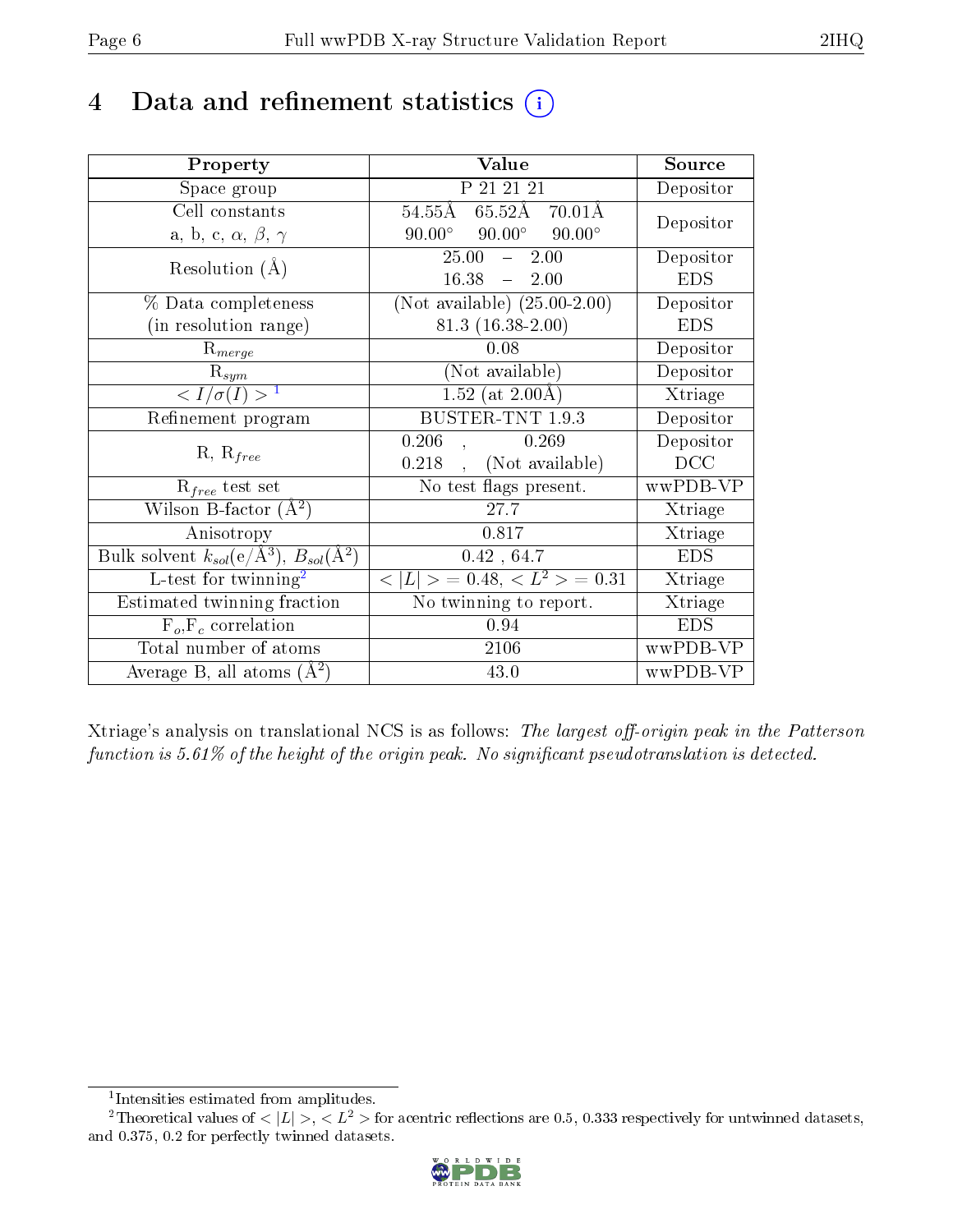# 5 Model quality  $(i)$

## 5.1 Standard geometry  $(i)$

Bond lengths and bond angles in the following residue types are not validated in this section: LG7

The Z score for a bond length (or angle) is the number of standard deviations the observed value is removed from the expected value. A bond length (or angle) with  $|Z| > 5$  is considered an outlier worth inspection. RMSZ is the root-mean-square of all Z scores of the bond lengths (or angles).

| $Mol$   Chain |      | Bond lengths                            | Bond angles |                    |  |
|---------------|------|-----------------------------------------|-------------|--------------------|--|
|               |      | RMSZ $\mid \#  Z  > 5 \mid$ RMSZ $\mid$ |             | $\# Z  > 5$        |  |
|               | 0.31 | 0/2057                                  | 0.49        | $1/2780$ $(0.0\%)$ |  |

There are no bond length outliers.

All (1) bond angle outliers are listed below:

|  |     | $\parallel$ Mol $\parallel$ Chain $\parallel$ Res $\parallel$ Type $\parallel$ Atoms | $\mid$ Observed $({}^o)$ $\mid$ Ideal $({}^o)$ |        |
|--|-----|--------------------------------------------------------------------------------------|------------------------------------------------|--------|
|  | 849 | $ $ PRO $ $ N-CA-CB $ $ 5.92 $ $                                                     | 110 40                                         | 103 30 |

There are no chirality outliers.

There are no planarity outliers.

### $5.2$  Too-close contacts  $(i)$

In the following table, the Non-H and H(model) columns list the number of non-hydrogen atoms and hydrogen atoms in the chain respectively. The H(added) column lists the number of hydrogen atoms added and optimized by MolProbity. The Clashes column lists the number of clashes within the asymmetric unit, whereas Symm-Clashes lists symmetry related clashes.

| Mol |      |      |     | Chain   Non-H   H(model)   H(added)   Clashes   Symm-Clashes |
|-----|------|------|-----|--------------------------------------------------------------|
|     | 2007 | 2003 | 103 |                                                              |
|     |      |      |     |                                                              |
|     |      |      |     |                                                              |
|     | 2106 | 2016 | 103 |                                                              |

The all-atom clashscore is defined as the number of clashes found per 1000 atoms (including hydrogen atoms). The all-atom clashscore for this structure is 25.

All (103) close contacts within the same asymmetric unit are listed below, sorted by their clash magnitude.

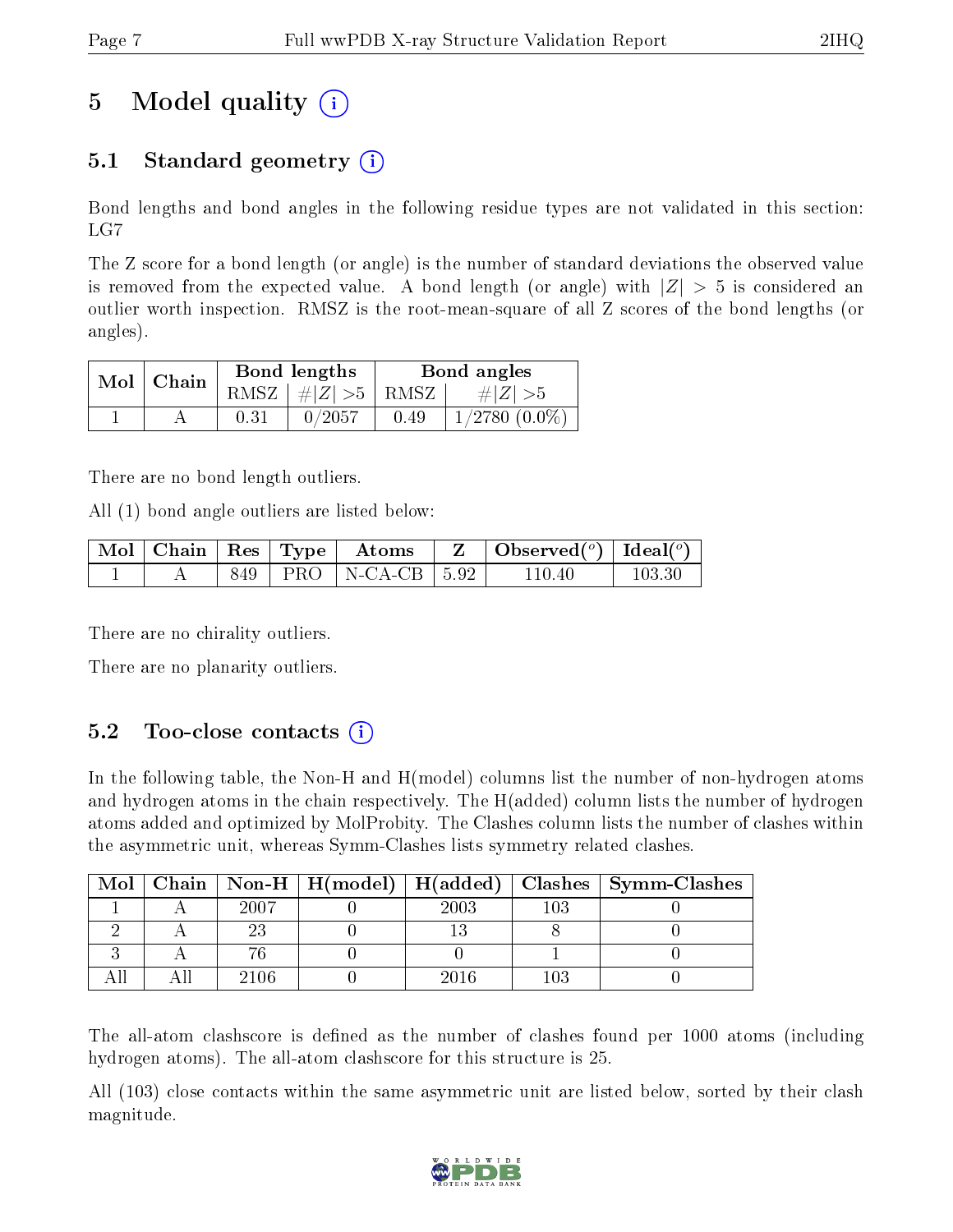| Atom-1                               | Atom-2                           | Interatomic    | Clash           |  |
|--------------------------------------|----------------------------------|----------------|-----------------|--|
|                                      |                                  | distance $(A)$ | overlap $(\AA)$ |  |
| 1:A:800:THR:HG22                     | 1: A:803: GLU: H                 | 1.29           | 0.94            |  |
| 1:A:836:LYS:HB3                      | 1: A:840:ARG:HH21                | 1.35           | 0.91            |  |
| 1: A:674:LEU:HD21                    | 1: A:841: ILE: H <sub>D11</sub>  | 1.54           | 0.89            |  |
| 1:A:816:ILE:HD13                     | 1:A:914:ILE:HD11                 | 1.59           | 0.84            |  |
| 1:A:729:HIS:CD2                      | 1:A:731:ASP:H                    | 1.98           | 0.81            |  |
| 1:A:912:LYS:N                        | 1: A:912: LYS: HD3               | 1.96           | 0.80            |  |
| 1: A:674:LEU:HD21                    | 1: A:841: ILE: CD1               | 2.11           | 0.80            |  |
| 1:A:760:ARG:HH11                     | 1: A:760:ARG:HG3                 | 1.46           | 0.80            |  |
| 1: A:693: GLN: HA                    | 1: A:693: GLN: NE2               | 1.97           | 0.79            |  |
| 1: A:912: LYS: HD3                   | 1:A:912:LYS:H                    | 1.48           | 0.77            |  |
| 1: A:807: MET:CE                     | 1: A:859:LEU:HD13                | 2.17           | 0.75            |  |
| 1: A:674:LEU:HD11                    | 1: A:841: ILE: CD1               | 2.18           | 0.74            |  |
| 1:A.839:ASP:O                        | 1:A:843:ALA:HB3                  | 1.90           | 0.72            |  |
| 1: A:851:SER:N                       | 1:A:854:ARG:HB2                  | 2.05           | 0.71            |  |
| 1: A:787: MET:HE1                    | 2:A:90:LG7:H18                   | 1.73           | 0.70            |  |
| 1: A: 729: HIS: HD2                  | 1:A:731:ASP:H                    | 1.37           | 0.70            |  |
| 1:A:847:LYS:CB                       | 1: A:852: CYS:HB3                | 2.22           | 0.69            |  |
| 1: A:746: VAL:HG22                   | 1: A:787:MET:HE3                 | 1.74           | 0.68            |  |
| 1:A:899:ILE:O                        | 1: A:904: PRO:HD3                | 1.94           | 0.68            |  |
| $1:\overline{A}:674:\text{LEU}:HD11$ | $1: A:841: ILE: H\overline{D11}$ | 1.76           | 0.66            |  |
| 1:A:674:LEU:O                        | 1:A:678:GLU:HG3                  | 1.96           | 0.66            |  |
| 1: A:800:THR:CG2                     | 1:A:802:GLN:H                    | 2.10           | 0.65            |  |
| 1: A:787: MET:HE1                    | 2:A:90:LG7:C18                   | 2.27           | 0.65            |  |
| 1:A:680:ILE:HD12                     | 1:A:722:LEU:HD22                 | 1.78           | 0.64            |  |
| 1: A:842:ILE:HD13                    | $1: A:856:$ PHE:HA               | 1.78           | 0.64            |  |
| 1:A:859:LEU:N                        | 1:A:859:LEU:HD23                 | 2.13           | 0.63            |  |
| 1:A:906:ILE:HG12                     | 1: A:911: VAL:HG22               | 1.79           | 0.63            |  |
| 1:A:871:ARG:HH11                     | 1: A:871: ARG: HG2               | 1.63           | 0.62            |  |
| $1: A:807$ : MET: HE2                | 1:A:859:LEU:HD13                 | 1.81           | 0.62            |  |
| 1:A:693:GLN:HA                       | 1:A:693:GLN:HE21                 | 1.64           | 0.62            |  |
| 1:A:674:LEU:CD2                      | 1: A:841: ILE: HDI1              | 2.30           | 0.60            |  |
| 1: A:738: GLN: HG2                   | 1: A:898: ILE: CD1               | 2.33           | 0.59            |  |
| 1: A:719:ALA:HA                      | 1:A:722:LEU:HD23                 | 1.83           | 0.59            |  |
| 1: A:738: GLN: HG2                   | 1:A:898:ILE:HD11                 | 1.84           | 0.59            |  |
| 1: A:674:LEU:HD11                    | 1:A:841:ILE:HD13                 | 1.85           | 0.59            |  |
| 1: A:849: PRO:O                      | 1: A:851:SER:N                   | 2.36           | 0.58            |  |
| 1: A: 712: LEU: HB2                  | 1: A:741:TRP: CZ3                | 2.38           | 0.58            |  |
| 1:A:863:LEU:O                        | 1:A:866:VAL:HG13                 | 2.04           | 0.57            |  |
| 1:A:729:HIS:HD2                      | 1:A:731:ASP:N                    | 2.02           | 0.57            |  |
| 1:A:760:ARG:NH1                      | 1:A:760:ARG:HG3                  | 2.19           | 0.57            |  |
| 1:A:836:LYS:HD3                      | 1:A:836:LYS:N                    | 2.19           | 0.56            |  |
| 1:A:746:VAL:HA                       | 1: A:787:MET:HE3                 | 1.87           | 0.56            |  |

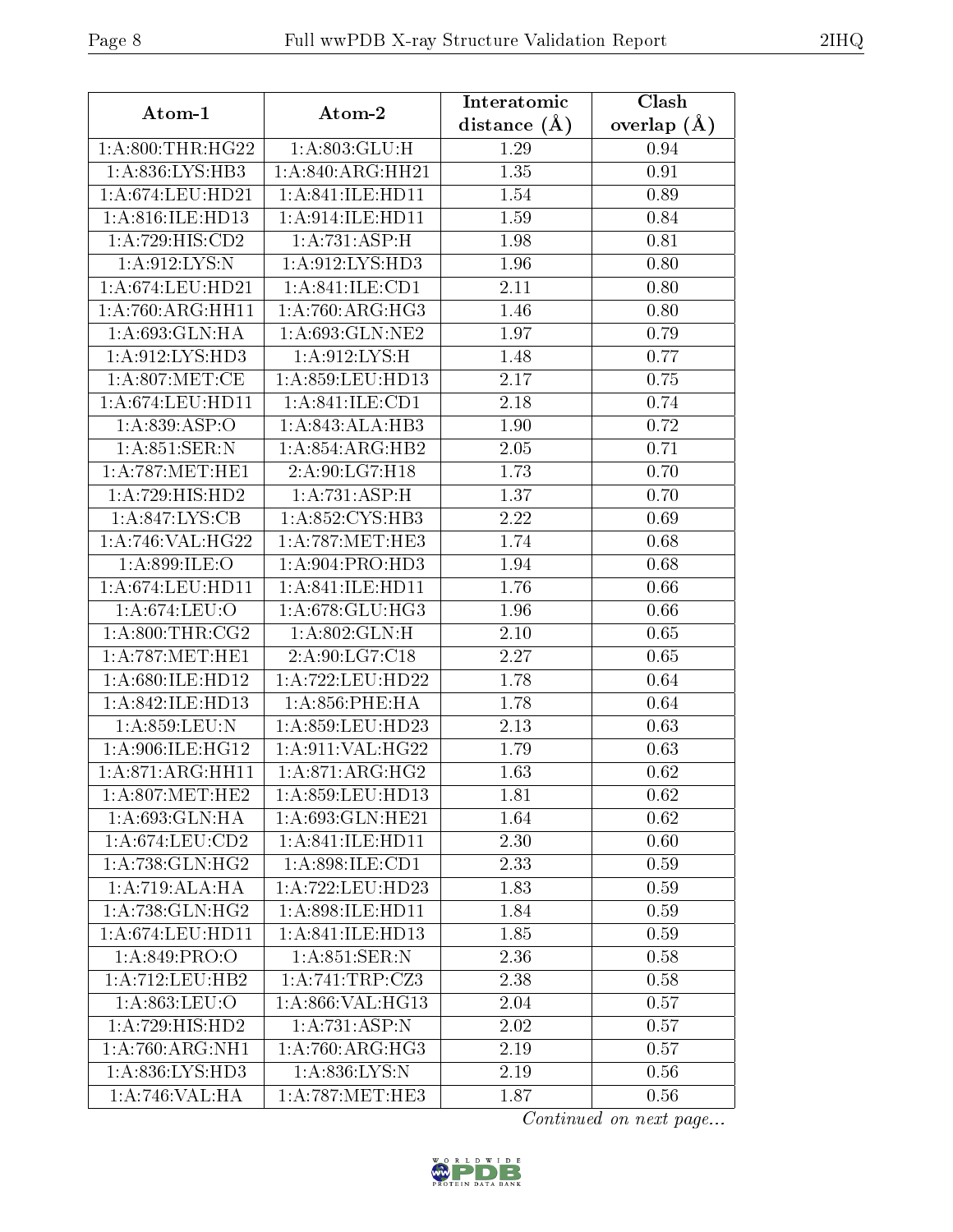| Commuca from previous page      |                      | Interatomic       | Clash         |  |
|---------------------------------|----------------------|-------------------|---------------|--|
| Atom-1                          | Atom-2               | distance $(\AA)$  | overlap $(A)$ |  |
| 1:A:803:GLU:HB3                 | 1: A:807: MET:HE2    | 1.88              | 0.56          |  |
| 1:A:803:GLU:O                   | 1: A:807: MET:HG3    | $\overline{2.05}$ | 0.56          |  |
| 1: A:845: LYS:O                 | 1: A:847:LYS:N       | 2.38              | 0.56          |  |
| 1: A:913: PRO:HG2               | 1: A:915: TYR: CE2   | 2.41              | 0.56          |  |
| 1: A:800:THR:HG22               | 1: A:803: GLU:N      | $2.10\,$          | 0.55          |  |
| 1: A:800:THR:HG23               | 1:A:802:GLN:H        | 1.70              | 0.55          |  |
| 1:A:871:ARG:HH11                | 1: A:871: ARG: CG    | 2.20              | 0.55          |  |
| 1: A:680: ILE: CD1              | 1:A:722:LEU:HD22     | 2.37              | 0.54          |  |
| 1: A:761:MET:HG2                | 1:A:771:ASN:HA       | 1.90              | 0.54          |  |
| 1: A:800:THR:HG22               | 1:A:802:GLN:N        | 2.24              | 0.53          |  |
| 1: A:761:MET:HB3                | 1: A:770: PHE:O      | 2.08              | 0.53          |  |
| 1: A:708: GLY:HA3               | 1:A:895:MET:HE3      | 1.93              | 0.51          |  |
| 1: A:787: MET:CE                | 2:A:90:LG7:H19       | 2.41              | 0.51          |  |
| $1: A:836: LYS: \overline{HB3}$ | 1: A:840:ARG:NH2     | 2.14              | 0.51          |  |
| 1: A:695: ASP:O                 | 1:A:777:LYS:HD2      | 2.12              | 0.50          |  |
| 1: A:711: GLN: HE21             | 1: A:711: GLN: HA    | 1.78              | 0.49          |  |
| 1: A:800:THR:HG22               | 1: A:802: GLN:H      | 1.77              | 0.49          |  |
| 1: A:787: MET:CE                | 2:A:90:LG7:H18       | 2.42              | 0.49          |  |
| 1:A:689:HIS:HD2                 | 1: A:703: SER:OG     | 1.96              | 0.49          |  |
| 1:A:842:ILE:HD11                | 1: A:856:PHE:HB2     | 1.95              | 0.49          |  |
| 1:A:774:ARG:NH2                 | 3: A:1: HOH:O        | 2.39              | 0.48          |  |
| 1: A:841: ILE:C                 | 1: A:843:ALA:H       | 2.16              | 0.48          |  |
| 1:A:746:VAL:HA                  | 1: A:787:MET:CE      | 2.44              | 0.48          |  |
| 1:A:736:VAL:O                   | 1:A:740:SER:OG       | 2.30              | 0.48          |  |
| 1:A:706:GLU:O                   | 1: A:710:ARG:HG3     | 2.14              | 0.48          |  |
| 1: A:781:TYR:CE1                | 1:A:785:VAL:HG21     | 2.49              | 0.47          |  |
| 1: A:711: GLN:CA                | 1:A:711:GLN:HE21     | 2.27              | 0.47          |  |
| 1: A:816: ILE: O                | 1: A:912: LYS: HE3   | 2.14              | 0.47          |  |
| 1:A:713:VAL:CG1                 | 1: A:717: LYS: HE3   | 2.44              | 0.47          |  |
| 1:A:875:GLN:HG2                 | 1: A:907:LEU:HD22    | 1.97              | 0.47          |  |
| 1: A:674:LEU:CD1                | 1: A:841: ILE: HDI1  | 2.45              | 0.46          |  |
| 1:A:852:CYS:SG                  | 1:A:853:SER:N        | 2.89              | 0.46          |  |
| 1: A: 883: LYS: HG3             | 1: A: 883: LYS: O    | 2.16              | 0.45          |  |
| 1: A:697:PHE:CD1                | 1: A:779:ARG:HG3     | 2.51              | 0.45          |  |
| 1: A:708: GLY:O                 | 1:A:741:TRP:HZ3      | 2.00              | 0.45          |  |
| 1: A:803: GLU:HG2               | 1:A:842:ILE:HG22     | 1.98              | 0.45          |  |
| 1: A:787: MET:HE3               | 2:A:90:LG7:H19       | 1.99              | 0.45          |  |
| 1:A:732:ASP:CG                  | 1: A:821: LEU:HB3    | 2.38              | 0.44          |  |
| 1: A:718:TRP:CE2                | 1: A: 722: LEU: HD21 | 2.53              | 0.44          |  |
| 1: A:711: GLN:NE2               | 1:A:711:GLN:HA       | 2.33              | 0.43          |  |
| 1:A:700:LEU:HD11                | 1: A:774: ARG:HG3    | 2.00              | 0.43          |  |

Continued from previous page.

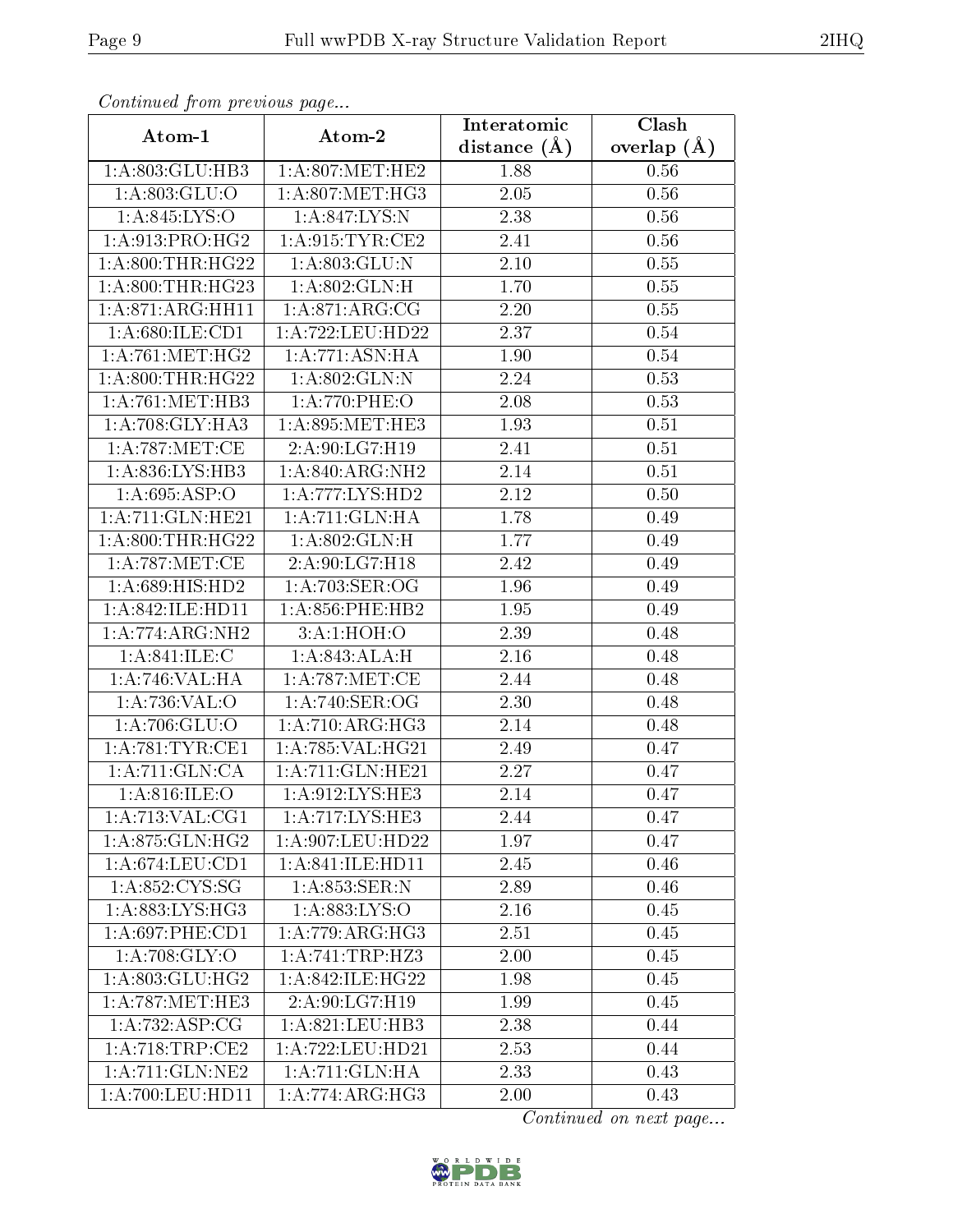| Atom-1                            | Atom-2                       | Interatomic    | Clash         |
|-----------------------------------|------------------------------|----------------|---------------|
|                                   |                              | distance $(A)$ | overlap $(A)$ |
| 1:A:842:ILE:CD1                   | 1: A:856:PHE:HB2             | 2.49           | 0.43          |
| 1: A:800:THR:HG23                 | 1:A:802:GLN:OE1              | 2.19           | 0.43          |
| 1: A:705: ASN:ND2                 | 2:A:90:LG7:O1                | 2.50           | 0.43          |
| 1: A:751:TRP:O                    | 1: A: 755: THR: HG23         | 2.18           | 0.42          |
| 1:A:710:ARG:O                     | 1:A:714:HIS:HD2              | 2.02           | 0.42          |
| 1:A:729:HIS:CD2                   | 1:A:731:ASP:N                | 2.77           | 0.42          |
| 1: A:708: GLY:O                   | 1:A:741:TRP:CZ3              | 2.73           | 0.42          |
| 1:A:760:ARG:NH1                   | 1: A:760:ARG:CG              | 2.79           | 0.41          |
| $1:A:782:\overline{\text{SER}:O}$ | $1:A:786:ARG:\overline{HG3}$ | 2.20           | 0.41          |
| 1: A:867: GLN:HB2                 | 1: A:868: PRO:HD3            | 2.02           | 0.41          |
| 1: A:787: MET:CE                  | 2:A:90:LG7:C18               | 2.98           | 0.41          |
| 1: A:832:MET:HG3                  | 1:A:836:LYS:HZ1              | 1.86           | 0.41          |
| 1:A:842:ILE:HD11                  | 1: A:856:PHE:HD1             | 1.86           | 0.41          |
| 1: A:787: MET:CE                  | 2:A:90:LG7:C19               | 2.98           | 0.41          |
| 1:A:832:MET:HG3                   | 1: A:836: LYS: NZ            | 2.35           | 0.41          |
| 1: A:674:LEU:CG                   | 1:A:841:ILE:HD11             | 2.50           | 0.41          |
| 1: A:726: ARG:HD3                 | 1: A:726: ARG: HA            | 1.87           | 0.41          |
| 1: A:857:TYR:CE1                  | 1:A:917:HIS:CE1              | 3.09           | 0.41          |
| 1: A:804:PHE:CZ                   | 1: A:808: LYS: HE3           | 2.56           | 0.40          |
| 1: A:842: ILE: HG21               | 1: A:859: LEU: HD12          | 2.04           | 0.40          |

Continued from previous page...

There are no symmetry-related clashes.

### 5.3 Torsion angles (i)

#### 5.3.1 Protein backbone (i)

In the following table, the Percentiles column shows the percent Ramachandran outliers of the chain as a percentile score with respect to all X-ray entries followed by that with respect to entries of similar resolution.

The Analysed column shows the number of residues for which the backbone conformation was analysed, and the total number of residues.

| $\blacksquare$ Mol $\blacksquare$ Chain | Analysed                                |  |       | Favoured   Allowed   Outliers   Percentiles |  |
|-----------------------------------------|-----------------------------------------|--|-------|---------------------------------------------|--|
|                                         | $246/260$ (95\%)   231 (94\%)   8 (3\%) |  | 7(3%) | $\boxed{5}$ $\boxed{1}$                     |  |

All (7) Ramachandran outliers are listed below:

| Mol | Chain | $\parallel$ Res | 'Type |
|-----|-------|-----------------|-------|
|     |       | 846             | A R ( |
|     |       |                 |       |

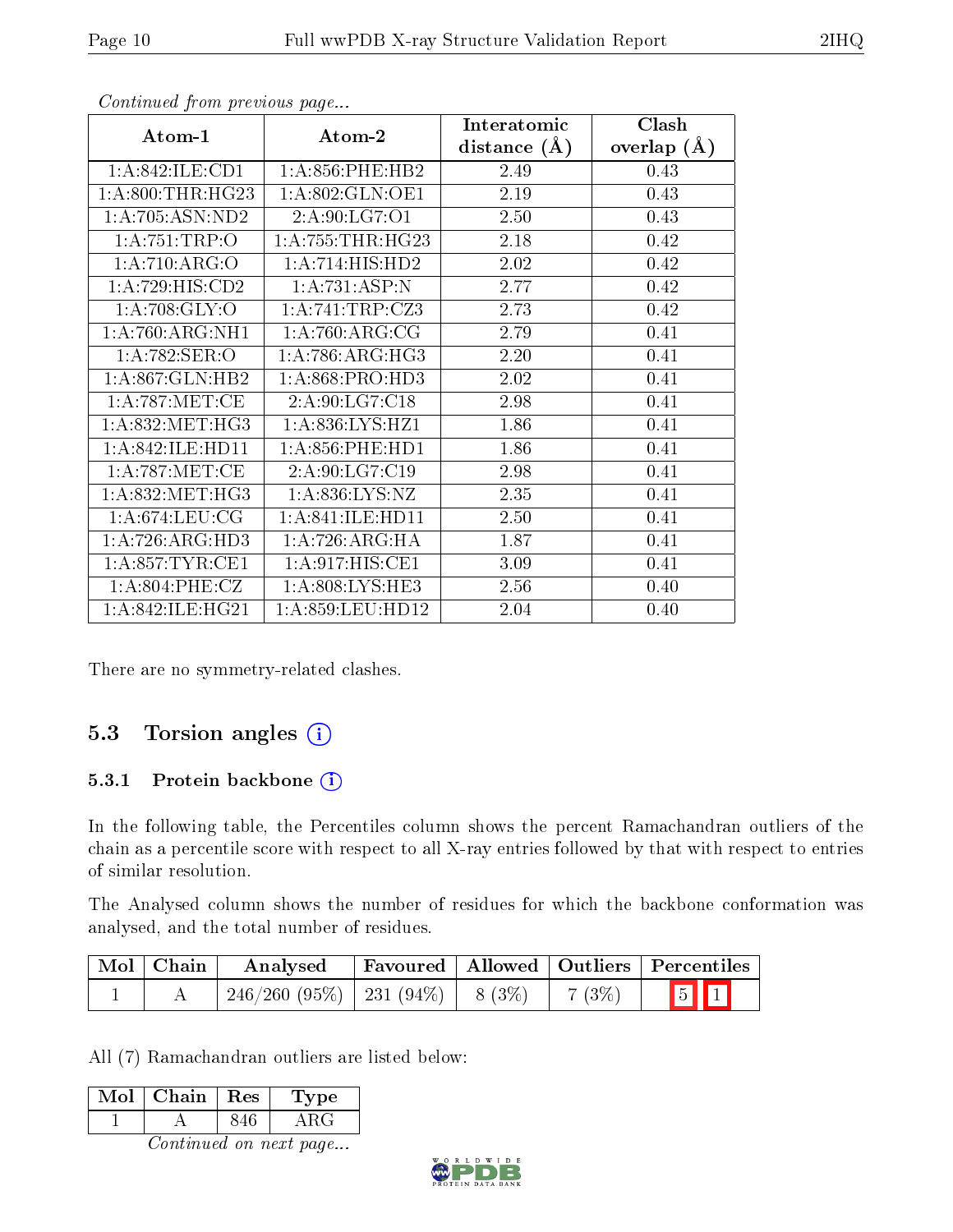Continued from previous page...

| Mol | Chain | Res | <b>Type</b> |
|-----|-------|-----|-------------|
|     |       | 849 | PRO         |
|     |       | 850 | THR         |
|     |       | 842 | ILE         |
|     |       | 851 | SER.        |
|     |       | 843 | ALA         |
|     |       | 848 | <b>ASN</b>  |

#### 5.3.2 Protein sidechains (i)

In the following table, the Percentiles column shows the percent sidechain outliers of the chain as a percentile score with respect to all X-ray entries followed by that with respect to entries of similar resolution.

The Analysed column shows the number of residues for which the sidechain conformation was analysed, and the total number of residues.

| Mol   Chain | Analysed                                  | Rotameric   Outliers   Percentiles |  |                         |  |
|-------------|-------------------------------------------|------------------------------------|--|-------------------------|--|
|             | $220/236$ (93\%)   195 (89\%)   25 (11\%) |                                    |  | $\boxed{5}$ $\boxed{3}$ |  |

All (25) residues with a non-rotameric sidechain are listed below:

| $\overline{\text{Mol}}$ | Chain              | Res | Type                    |
|-------------------------|--------------------|-----|-------------------------|
| $\mathbf{1}$            | $\overline{A}$     | 676 | <b>VAL</b>              |
| $\overline{1}$          | $\overline{A}$     | 693 | $\overline{\text{GLN}}$ |
| $\overline{1}$          | $\overline{A}$     | 730 | $\overline{\text{VAL}}$ |
| $\overline{1}$          | $\overline{A}$     | 740 | <b>SER</b>              |
| $\overline{1}$          | $\overline{A}$     | 741 | <b>TRP</b>              |
| $\overline{1}$          | $\overline{A}$     | 758 | $\overline{\text{ASN}}$ |
| $\mathbf{1}$            | $\overline{\rm A}$ | 800 | <b>THR</b>              |
| $\overline{1}$          | $\overline{A}$     | 810 | <b>LEU</b>              |
| $\mathbf{1}$            | $\overline{A}$     | 811 | <b>LEU</b>              |
| $\overline{1}$          | $\overline{A}$     | 819 | ASP                     |
| $\mathbf{1}$            | $\overline{A}$     | 829 | GLU                     |
| $\overline{1}$          | $\overline{A}$     | 836 | <b>LYS</b>              |
| $\mathbf{1}$            | $\overline{A}$     | 840 | $\rm{ARG}$              |
| $\overline{1}$          | $\overline{A}$     | 841 | ILE                     |
| $\mathbf{1}$            | $\overline{A}$     | 842 | ILE                     |
| $\overline{1}$          | $\overline{A}$     | 844 | <b>CYS</b>              |
| $\mathbf{1}$            | $\overline{A}$     | 854 | $\rm{ARG}$              |
| $\mathbf{1}$            | $\overline{A}$     | 859 | LEU                     |
| $\mathbf{1}$            | $\overline{\rm A}$ | 866 | <b>VAL</b>              |
| $\overline{1}$          | $\overline{\rm A}$ | 886 | MET                     |

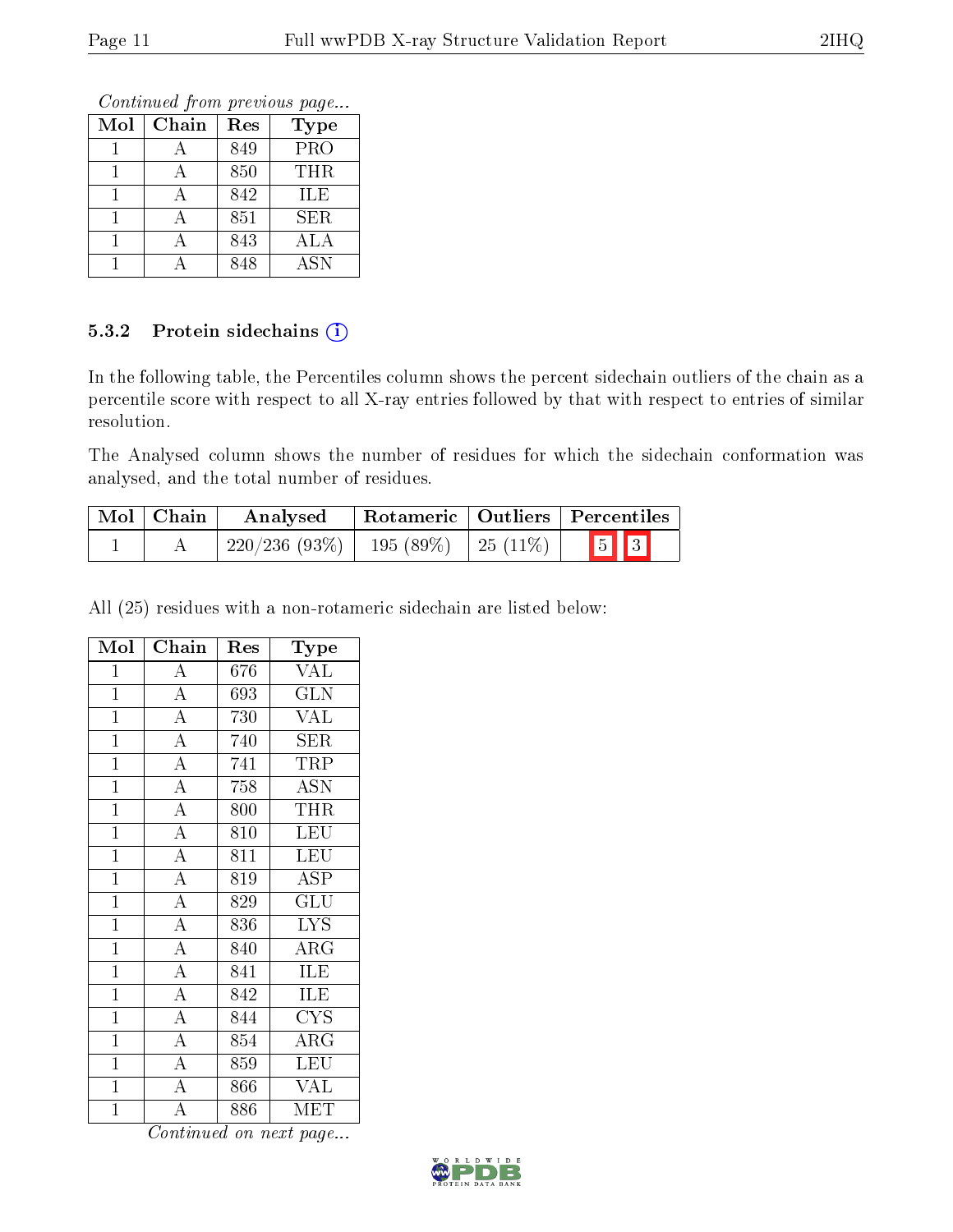Continued from previous page...

| Mol | Chain | Res | Type       |
|-----|-------|-----|------------|
|     |       | 888 | <b>SER</b> |
|     |       | 895 | MET        |
|     |       | 911 | VAL        |
|     |       | 912 | LYS        |
|     |       | 918 | THR        |

Some sidechains can be flipped to improve hydrogen bonding and reduce clashes. All (12) such sidechains are listed below:

| Mol          | Chain        | Res | Type       |
|--------------|--------------|-----|------------|
| 1            | А            | 689 | HIS        |
| 1            | А            | 693 | GLN        |
| 1            | А            | 705 | <b>ASN</b> |
| $\mathbf{1}$ | A            | 711 | <b>GLN</b> |
| $\mathbf{1}$ | $\mathbf{A}$ | 714 | HIS        |
| $\mathbf{1}$ | A            | 727 | <b>ASN</b> |
| 1            | А            | 729 | HIS        |
| 1            | А            | 733 | <b>GLN</b> |
| $\mathbf{1}$ | А            | 758 | <b>ASN</b> |
| $\mathbf{1}$ | А            | 833 | <b>ASN</b> |
| 1            | A            | 858 | <b>GLN</b> |
| 1            |              | 902 | <b>GLN</b> |

#### 5.3.3 RNA (1)

There are no RNA molecules in this entry.

### 5.4 Non-standard residues in protein, DNA, RNA chains (i)

There are no non-standard protein/DNA/RNA residues in this entry.

### 5.5 Carbohydrates (i)

There are no carbohydrates in this entry.

### 5.6 Ligand geometry (i)

1 ligand is modelled in this entry.

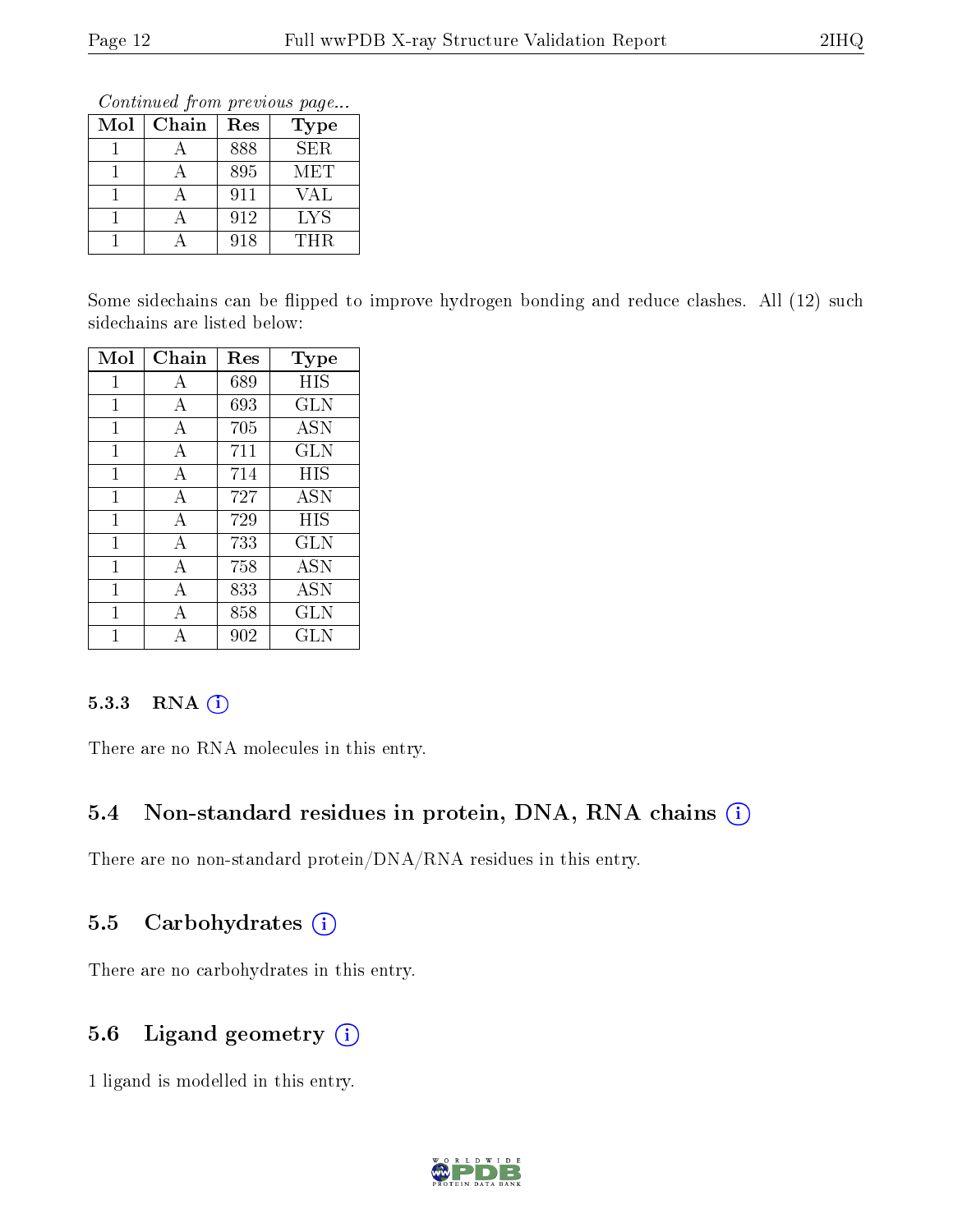In the following table, the Counts columns list the number of bonds (or angles) for which Mogul statistics could be retrieved, the number of bonds (or angles) that are observed in the model and the number of bonds (or angles) that are dened in the Chemical Component Dictionary. The Link column lists molecule types, if any, to which the group is linked. The Z score for a bond length (or angle) is the number of standard deviations the observed value is removed from the expected value. A bond length (or angle) with  $|Z| > 2$  is considered an outlier worth inspection. RMSZ is the root-mean-square of all Z scores of the bond lengths (or angles).

| Mol<br>Type |      | Chain |    |        |            |      |                |          | Res  |            |  | Bond lengths |  |  | Bond angles |  |
|-------------|------|-------|----|--------|------------|------|----------------|----------|------|------------|--|--------------|--|--|-------------|--|
|             |      |       |    | Link   | Counts     | RMSZ | $\# Z $        | Counts   | RMSZ | H Z        |  |              |  |  |             |  |
|             | ⊥∪ ∪ | A     | 90 | $\sim$ | 25, 26, 26 | 3.46 | $(64\%)$<br>16 | 32,39,39 | 3.93 | $18(56\%)$ |  |              |  |  |             |  |

In the following table, the Chirals column lists the number of chiral outliers, the number of chiral centers analysed, the number of these observed in the model and the number defined in the Chemical Component Dictionary. Similar counts are reported in the Torsion and Rings columns. '-' means no outliers of that kind were identified.

|     |    |  | Mol   Type   Chain   Res   Link   Chirals   Torsions   Rings |  |
|-----|----|--|--------------------------------------------------------------|--|
| LG7 | 90 |  | $0/6/35/35$   $0/4/4/4$                                      |  |

All (16) bond length outliers are listed below:

| Mol            | Chain            | Res | <b>Type</b>  | Atoms     | $\mathbf{Z}$ | Observed $(A)$ | Ideal $(\AA)$ |
|----------------|------------------|-----|--------------|-----------|--------------|----------------|---------------|
| $\overline{2}$ | А                | 90  | LG7          | O8-C7     | 7.32         | 1.35           | 1.22          |
| $\overline{2}$ | А                | 90  | LG7          | $C3-C2$   | 6.52         | 1.63           | 1.52          |
| $\overline{2}$ | A                | 90  | LG7          | $C6-N5$   | $-6.28$      | 1.38           | 1.46          |
| $\overline{2}$ | A                | 90  | LG7          | $C3-C4$   | 5.38         | 1.63           | 1.52          |
| $\overline{2}$ | A                | 90  | LG7          | $C13-C12$ | 5.18         | 1.48           | 1.38          |
| $\overline{2}$ | А                | 90  | LG7          | $C14-C15$ | 4.39         | 1.47           | 1.38          |
| $\overline{2}$ | А                | 90  | LG7          | $C19-C20$ | 4.16         | 1.46           | 1.36          |
| $\overline{2}$ | А                | 90  | LG7          | $C12-N9$  | $-3.66$      | 1.35           | 1.45          |
| $\overline{2}$ | $\bf{A}$         | 90  | LG7          | $C15-C16$ | 3.02         | 1.50           | 1.43          |
| $\overline{2}$ | A                | 90  | $_{\rm LG7}$ | $C17-C16$ | 2.99         | 1.48           | 1.42          |
| $\overline{2}$ | $\boldsymbol{A}$ | 90  | LG7          | $C4-N5$   | 2.84         | 1.53           | 1.47          |
| $\overline{2}$ | А                | 90  | LG7          | $C10-N5$  | $-2.52$      | 1.32           | 1.37          |
| $\overline{2}$ | А                | 90  | LG7          | $C20-C21$ | 2.30         | 1.47           | 1.42          |
| $\overline{2}$ | $\bf{A}$         | 90  | LG7          | $C22-N23$ | 2.26         | 1.19           | 1.14          |
| $\overline{2}$ | A                | 90  | LG7          | $C19-C18$ | 2.20         | 1.43           | 1.38          |
| $\overline{2}$ | А                | 90  | $_{\rm LGT}$ | $C12-C21$ | 2.08         | 1.47           | 1.42          |

All (18) bond angle outliers are listed below:

| $\vert$ Mol $\vert$ Chain $\vert$ Res $\vert$ Type $\vert$ |    |     | Atoms    |       | Observed <sup>(<math>^o</math>)</sup> [deal( $^o$ ) |        |
|------------------------------------------------------------|----|-----|----------|-------|-----------------------------------------------------|--------|
|                                                            | 90 | LG7 | O8-C7-N9 | 11.27 | 135.30                                              | 124 30 |

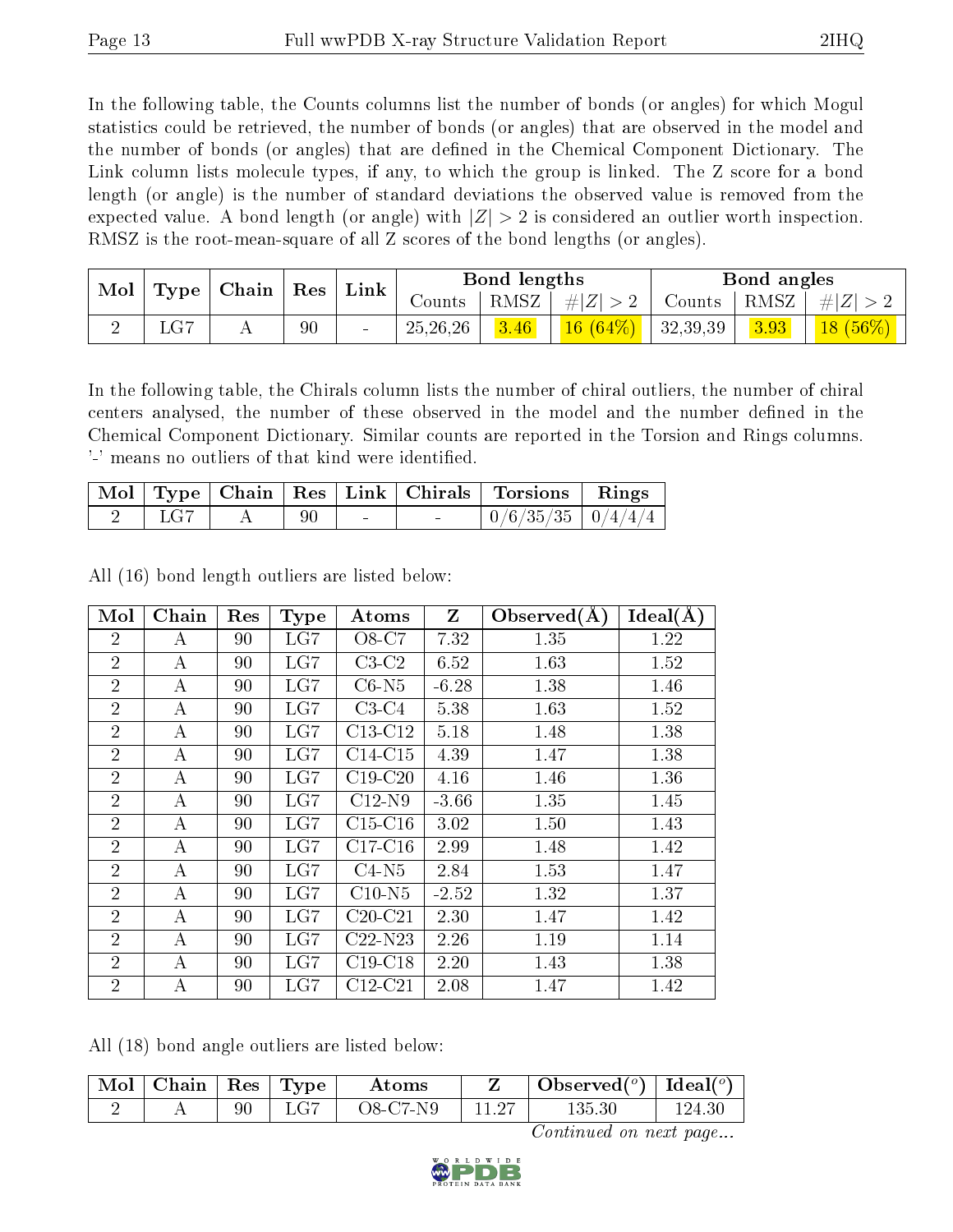| Mol            | Chain            | Res | <b>Type</b>  | Atoms         | Z        | Observed $(°)$ | Ideal $(^\circ)$ |
|----------------|------------------|-----|--------------|---------------|----------|----------------|------------------|
| $\overline{2}$ | А                | 90  | LG7          | $C3-C4-N5$    | $-10.57$ | 92.45          | 103.33           |
| $\overline{2}$ | А                | 90  | LG7          | $C13-C12-N9$  | $-7.59$  | 108.66         | 119.55           |
| $\overline{2}$ | А                | 90  | LG7          | $C17-C16-C21$ | 5.16     | 124.86         | 118.45           |
| $\overline{2}$ | А                | 90  | LG7          | $C6-C7-N9$    | $-4.49$  | 103.28         | 107.56           |
| $\overline{2}$ | А                | 90  | LG7          | $C19-C20-C21$ | $-4.45$  | 114.72         | 120.89           |
| $\overline{2}$ | А                | 90  | LG7          | $C21-C12-N9$  | 4.45     | 126.47         | 119.15           |
| $\overline{2}$ | А                | 90  | LG7          | $C4-N5-C6$    | 4.38     | 117.83         | 112.45           |
| $\overline{2}$ | А                | 90  | LG7          | $C18-C17-C16$ | $-3.80$  | 115.62         | 120.89           |
| $\overline{2}$ | А                | 90  | $_{\rm LG7}$ | $C14-C15-C16$ | 3.57     | 124.91         | 119.84           |
| $\overline{2}$ | А                | 90  | LG7          | $C16-C15-C22$ | $-2.90$  | 116.01         | 119.29           |
| $\overline{2}$ | А                | 90  | $_{\rm LG7}$ | C13-C12-C21   | 2.76     | 124.86         | 119.94           |
| $\overline{2}$ | А                | 90  | LG7          | $C18-C19-C20$ | 2.62     | 124.11         | 120.44           |
| $\overline{2}$ | А                | 90  | LG7          | C13-C14-C15   | $-2.38$  | 118.23         | 121.28           |
| $\overline{2}$ | $\boldsymbol{A}$ | 90  | LG7          | $C15-C16-C21$ | $-2.36$  | 116.37         | 118.90           |
| $\overline{2}$ | А                | 90  | LG7          | $O1-C2-C3$    | $-2.19$  | 106.33         | 111.54           |
| $\overline{2}$ | A                | 90  | LG7          | $C12-N9-C7$   | 2.04     | 126.31         | 123.63           |
| $\overline{2}$ | А                | 90  | LG7          | O8-C7-C6      | $-2.03$  | 121.42         | 125.94           |

Continued from previous page...

There are no chirality outliers.

There are no torsion outliers.

There are no ring outliers.

1 monomer is involved in 8 short contacts:

|  |    |             | Mol   Chain   Res   Type   Clashes   Symm-Clashes |
|--|----|-------------|---------------------------------------------------|
|  | 90 | $\perp$ LG7 |                                                   |

The following is a two-dimensional graphical depiction of Mogul quality analysis of bond lengths, bond angles, torsion angles, and ring geometry for all instances of the Ligand of Interest. In addition, ligands with molecular weight > 250 and outliers as shown on the validation Tables will also be included. For torsion angles, if less then 5% of the Mogul distribution of torsion angles is within 10 degrees of the torsion angle in question, then that torsion angle is considered an outlier. Any bond that is central to one or more torsion angles identified as an outlier by Mogul will be highlighted in the graph. For rings, the root-mean-square deviation (RMSD) between the ring in question and similar rings identified by Mogul is calculated over all ring torsion angles. If the average RMSD is greater than 60 degrees and the minimal RMSD between the ring in question and any Mogul-identied rings is also greater than 60 degrees, then that ring is considered an outlier. The outliers are highlighted in purple. The color gray indicates Mogul did not find sufficient equivalents in the CSD to analyse the geometry.

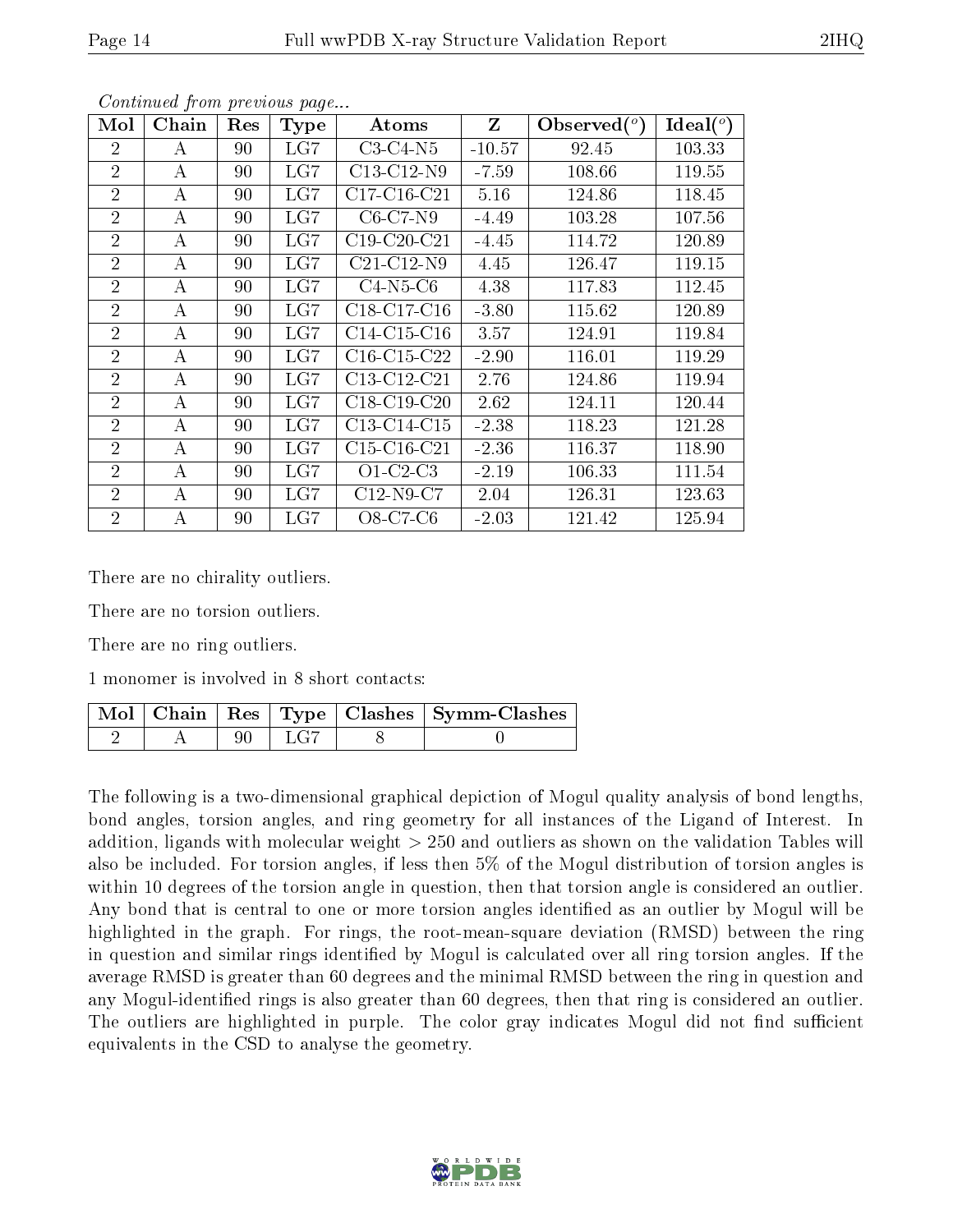

## 5.7 [O](https://www.wwpdb.org/validation/2017/XrayValidationReportHelp#nonstandard_residues_and_ligands)ther polymers (i)

There are no such residues in this entry.

## 5.8 Polymer linkage issues (i)

There are no chain breaks in this entry.

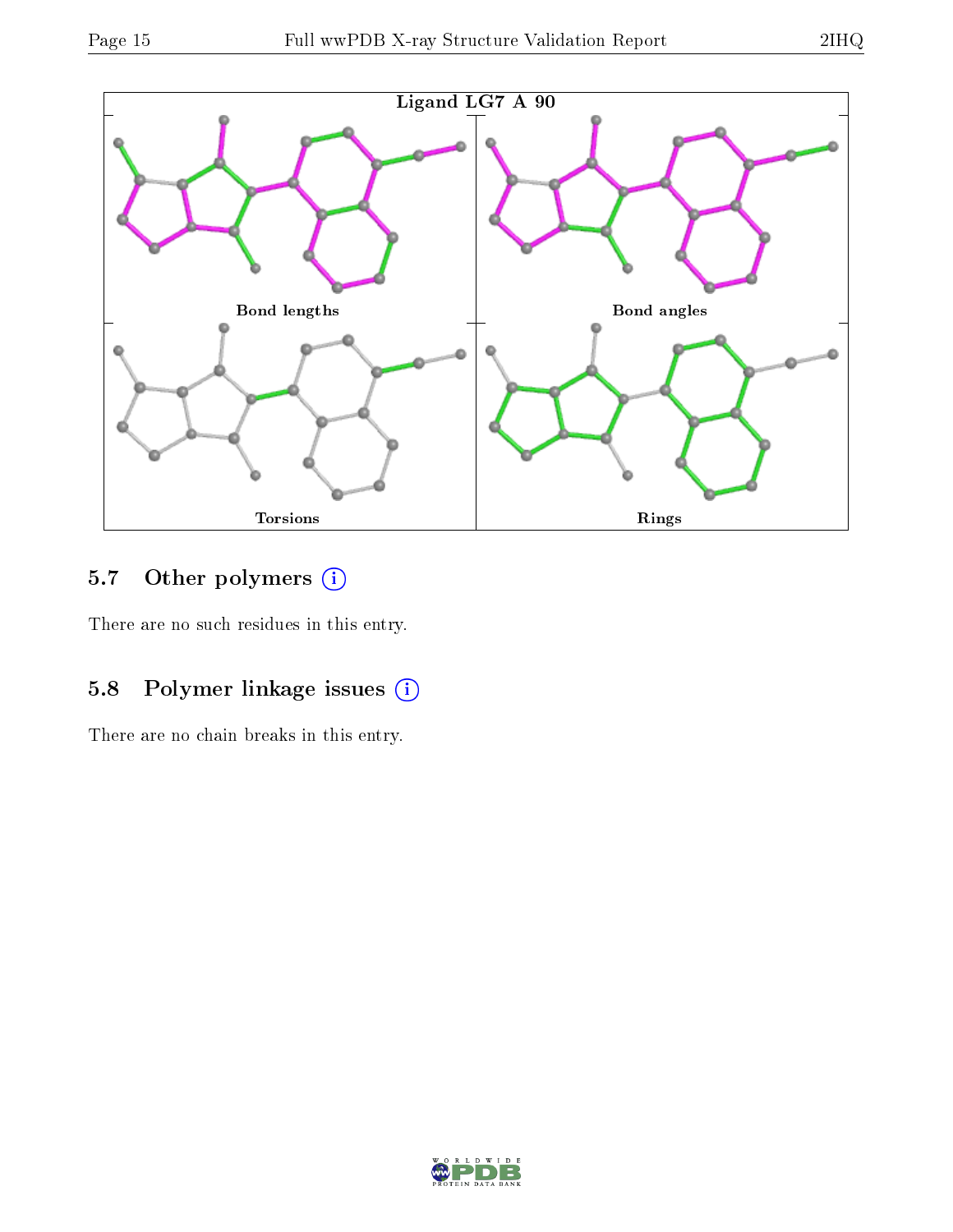## 6 Fit of model and data  $(i)$

## 6.1 Protein, DNA and RNA chains  $(i)$

In the following table, the column labelled  $#RSRZ> 2'$  contains the number (and percentage) of RSRZ outliers, followed by percent RSRZ outliers for the chain as percentile scores relative to all X-ray entries and entries of similar resolution. The OWAB column contains the minimum, median,  $95<sup>th</sup>$  percentile and maximum values of the occupancy-weighted average B-factor per residue. The column labelled ' $Q< 0.9$ ' lists the number of (and percentage) of residues with an average occupancy less than 0.9.

| $\mid$ Mol $\mid$ Chain | Analysed         | $^{\rm +}$ <rsrz></rsrz> | $\#\text{RSRZ}\text{>2}$ |  | $\text{OWAB}(\text{A}^2) \mid \text{Q}<0.9$ |  |  |
|-------------------------|------------------|--------------------------|--------------------------|--|---------------------------------------------|--|--|
|                         | $1248/260(95\%)$ | 0.41                     |                          |  |                                             |  |  |

All (20) RSRZ outliers are listed below:

| Mol            | Chain              | Res | Type                    | <b>RSRZ</b> |
|----------------|--------------------|-----|-------------------------|-------------|
| $\mathbf{1}$   | А                  | 844 | <b>CYS</b>              | 12.5        |
| $\overline{1}$ | $\overline{\rm A}$ | 850 | THR                     | 11.0        |
| $\mathbf{1}$   | $\overline{\rm A}$ | 852 | <b>CYS</b>              | 7.7         |
| $\mathbf{1}$   | $\bf{A}$           | 846 | $\rm{ARG}$              | 7.6         |
| $\mathbf{1}$   | $\overline{\rm A}$ | 845 | $\overline{\text{LYS}}$ | 6.5         |
| $\mathbf{1}$   | $\bf{A}$           | 847 | <b>LYS</b>              | 6.4         |
| $\mathbf{1}$   | $\bf{A}$           | 849 | PRO                     | 5.2         |
| $\overline{1}$ | $\overline{A}$     | 692 | ASN                     | 4.6         |
| $\mathbf{1}$   | $\overline{A}$     | 851 | <b>SER</b>              | 4.5         |
| $\mathbf{1}$   | $\overline{\rm A}$ | 843 | ALA                     | 3.9         |
| $\mathbf{1}$   | $\overline{\rm A}$ | 818 | <b>VAL</b>              | 3.7         |
| $\mathbf{1}$   | $\overline{\rm A}$ | 885 | HIS                     | 3.5         |
| $\overline{1}$ | $\overline{A}$     | 853 | SER                     | 3.2         |
| $\mathbf{1}$   | $\bf{A}$           | 918 | THR                     | 3.0         |
| $\overline{1}$ | $\overline{\rm A}$ | 848 | <b>ASN</b>              | 2.8         |
| $\mathbf{1}$   | $\bf{A}$           | 886 | MET                     | $2.6\,$     |
| $\overline{1}$ | $\overline{\rm A}$ | 854 | $\rm{ARG}$              | 2.5         |
| $\mathbf{1}$   | $\bf{A}$           | 893 | GLU                     | 2.2         |
| $\mathbf{1}$   | $\overline{\rm A}$ | 741 | TRP                     | 2.1         |
| $\mathbf{1}$   | A                  | 671 | PRO                     | 2.0         |

### 6.2 Non-standard residues in protein, DNA, RNA chains (i)

There are no non-standard protein/DNA/RNA residues in this entry.

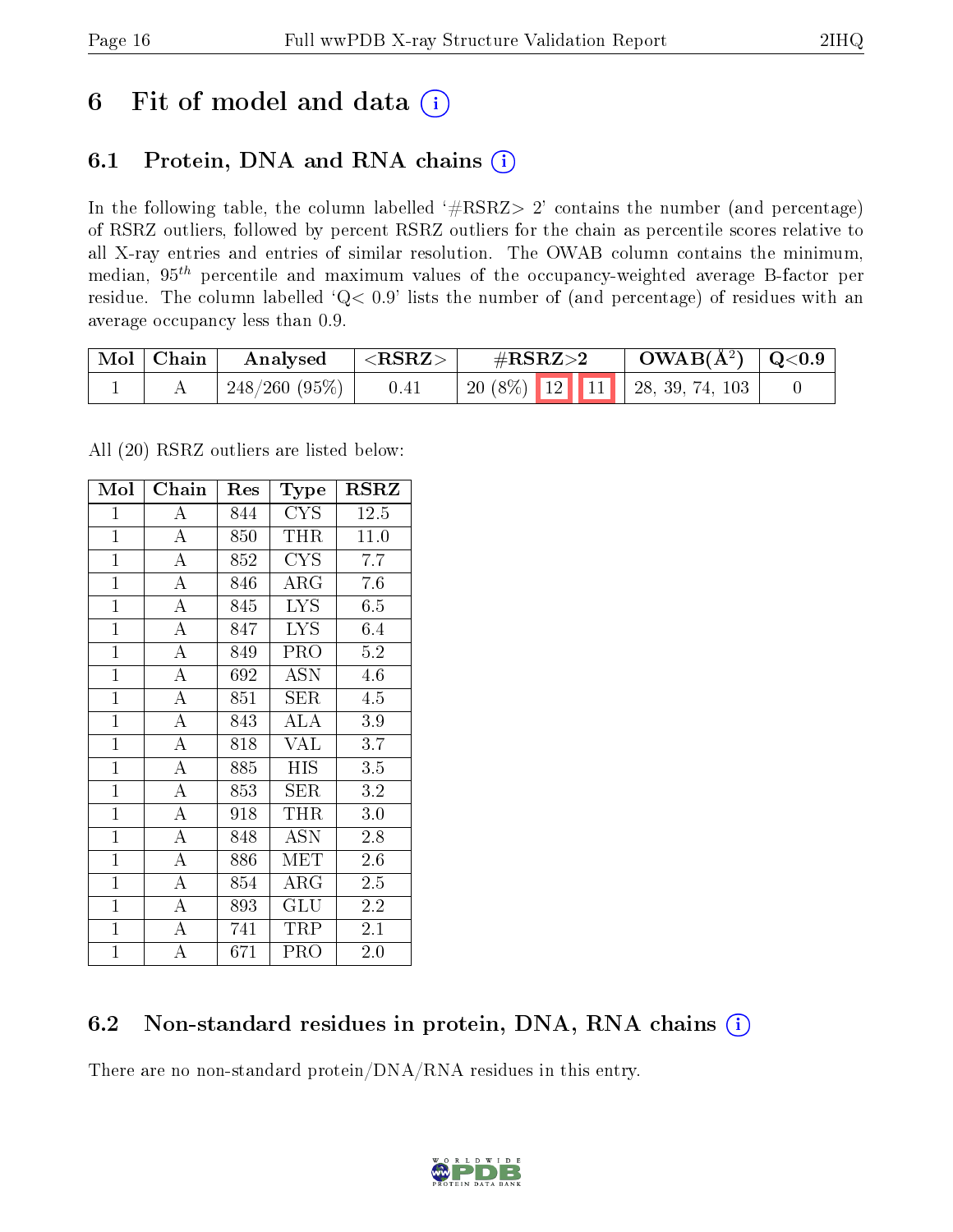### 6.3 Carbohydrates (i)

There are no carbohydrates in this entry.

### 6.4 Ligands  $(i)$

In the following table, the Atoms column lists the number of modelled atoms in the group and the number defined in the chemical component dictionary. The B-factors column lists the minimum, median,  $95<sup>th</sup>$  percentile and maximum values of B factors of atoms in the group. The column labelled  $Q < 0.9$ ' lists the number of atoms with occupancy less than 0.9.

|  |    |       |      | Mol   Type   Chain   Res   Atoms   RSCC   RSR   B-factors $(\mathrm{A}^2)$   Q<0.9 |  |
|--|----|-------|------|------------------------------------------------------------------------------------|--|
|  | 90 | 23/23 | 0.96 | 25,32,35,36                                                                        |  |

The following is a graphical depiction of the model fit to experimental electron density of all instances of the Ligand of Interest. In addition, ligands with molecular weight  $> 250$  and outliers as shown on the geometry validation Tables will also be included. Each fit is shown from different orientation to approximate a three-dimensional view.